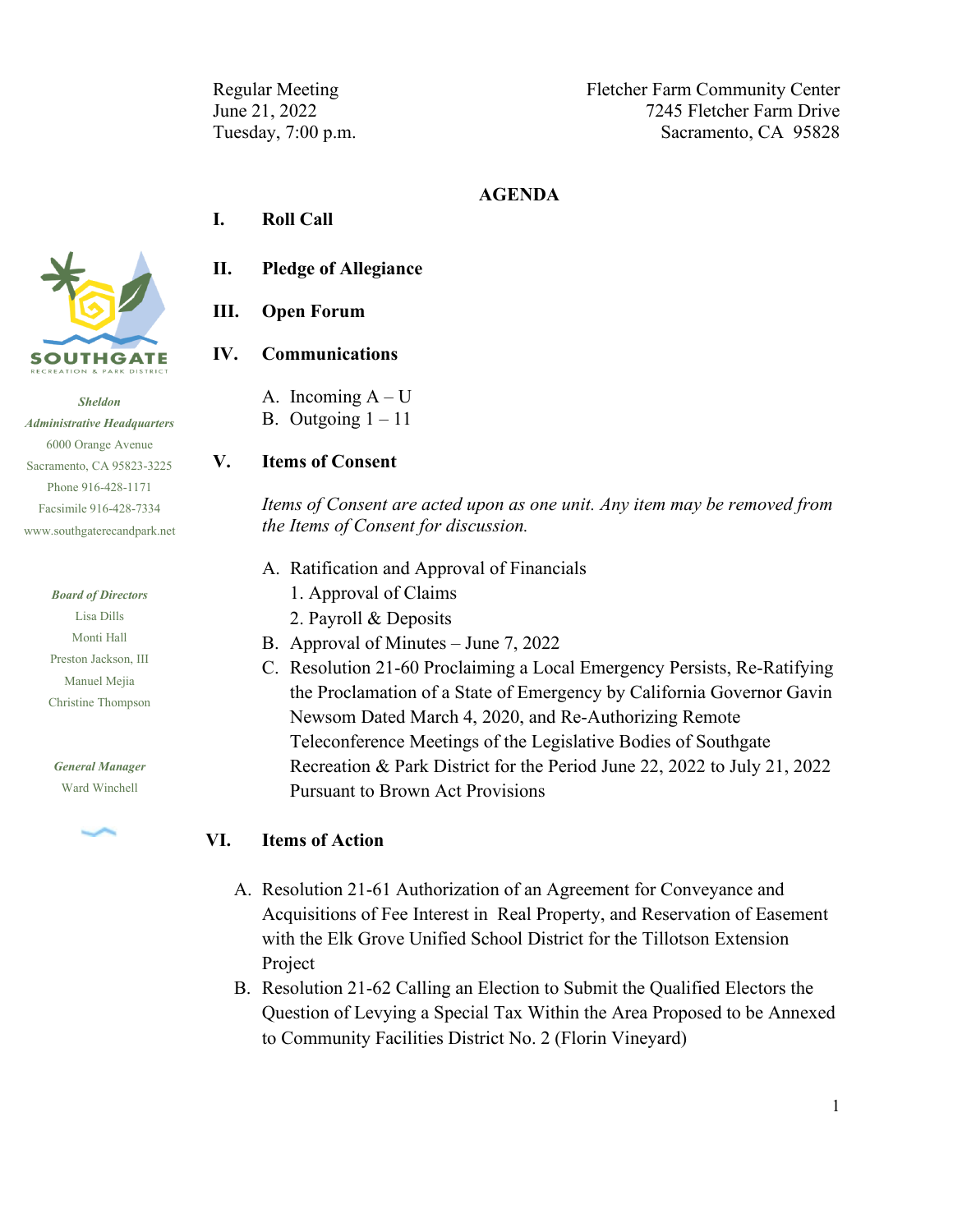- C. Approval of Plans and Specifications for the Jack Davis Park Shade Improvement Project
- D. Approval of Plans and Specifications for the Nicholas Park Renovation Sports Field Lighting Project
- E. Authorization of Revised Comments on the Gerber Creek Unit 3 Community Plan Amendment, Rezone, Tentative Subdivision Map, Special Development Permit, and Design Review
- F. Authorization of Revised Comments for Emerald Tentative Subdivision Map, Rezone, and Design Review
- G. Authorization of Hybrid Voucher Incentive Project Application and Electric Vehicle Purchase

## **VII. Discussion & Direction**

- A. Fiscal Year 2022-23 Final Budget
- B. Special Districts Risk Management Authority Bylaw Revisions

# **VIII. Items of Information**

- A. WildHawk Golf Club and WildHawk Grille Operations Report
- B. County of Sacramento Larry Gury Community Park Basin Update
- C. Vineyard Plaza Commercial Subdivision
- D. California Special Districts Association Annual Conference August 22-25, 2022

# **IX. General Manager's Report on District Operations**

## **X. Staff Announcements**

**XI. Board Reports**

## **XII. Adjournment**

Notice: The Board of Directors normally meets on the first and third Tuesdays of each month at the Fletcher Farm Community Center at 7:00 p.m. Board members and the public may participate by teleconference or in person. All persons attending the meeting in person must pass a screening for COVID-19 symptoms and follow posted COVID-19 protocols. Building capacity is limited based on current public health order. Persons participating by teleconference may call (866) 866-2244 and enter participant code 3467177.

The Board welcomes and encourages participation at Board meetings. Testimony by the public may be given during Open Forum or during consideration of a specific agenda item. Any individual wishing to provide testimony should complete a form indicating the topic they wish to address and submit this request to staff prior to the beginning of Open Forum or public hearing. Open forum is solely for public comment on issues that are not on the Agenda, but within the subject matter jurisdiction of the District. The Board may limit the